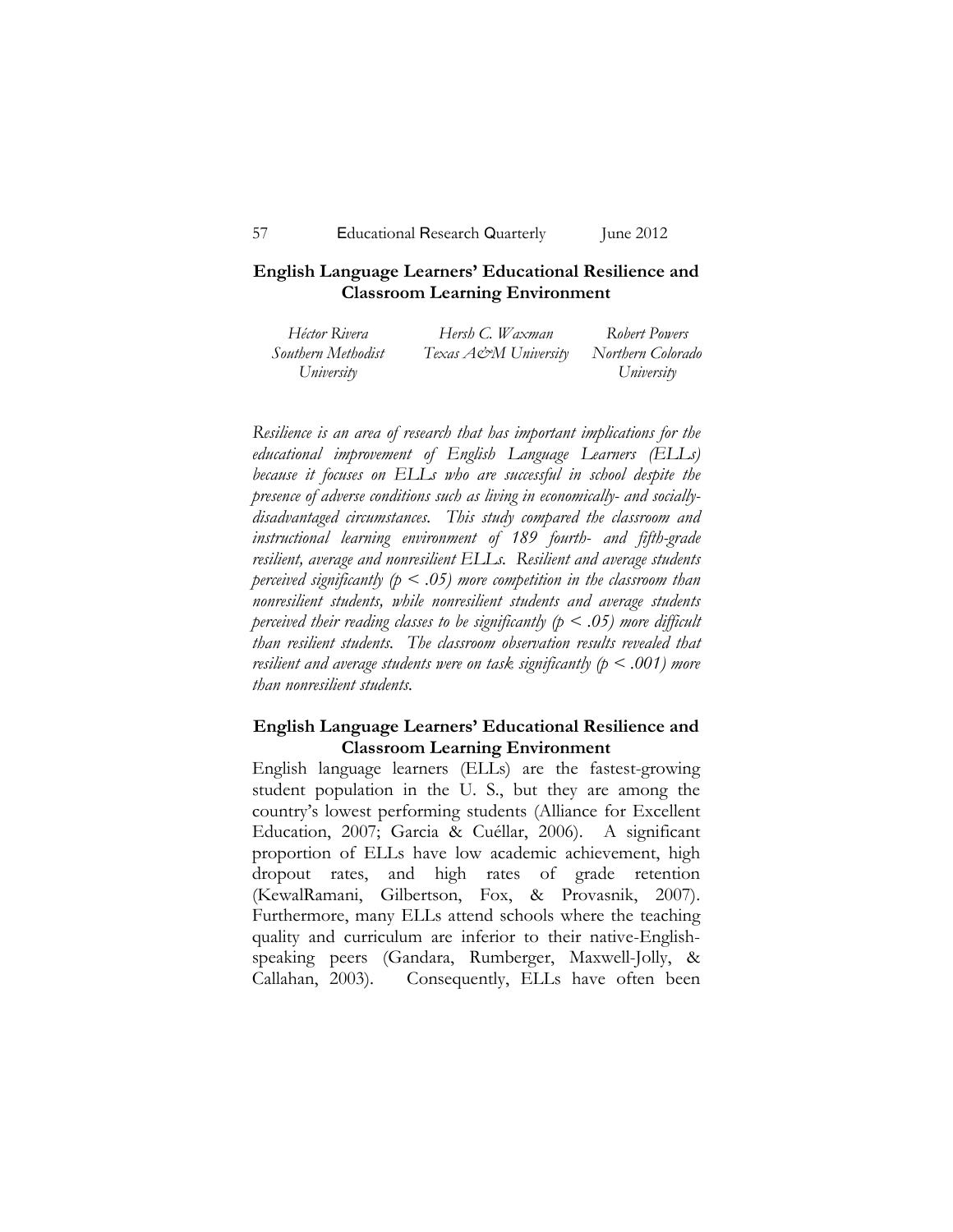characterized as the most vulnerable students to academic failure in the U. S. (Lesaux, 2006).

Resilience is a theoretical and empirical framework that focuses on indicators or behaviors that promote students' success (Benard, 2004; Condly, 2006). Theoretically, resilience is an area of research that has important implications for the educational improvement of ELLs because it focuses on ELLs who are successful in school despite the presence of adverse conditions such as living in economically- and socially-disadvantaged circumstances. Educational resilience should not be viewed as a fixed attribute of some students, but rather as alterable processes or mechanisms that can be developed and fostered in schools and classrooms. In order to achieve academic equity and narrow achievement gaps, educational interventions often need to be made within classrooms, so that all learners, regardless of gender, ethnicity, socio-economic status, or language can be successful.

The classroom learning environment is one of the alterable variables that have been found to promote student resilience (Waxman & Chang, 2006; Waxman, Huang, & Wang, 1997). There have only been a few studies, however, that have focused on the classroom learning environments of resilient and nonresilient students from disadvantaged circumstances. In one such study, Waxman and Huang (1996) compared the motivation and learning environment of 75 resilient and 75 nonresilient minority students from an inner-city middle school and found that resilient students had significantly higher perceptions of involvement, task orientation, rule clarity, satisfaction, pacing, and feedback than nonresilient students. Resilient students also reported significantly higher social self-concept, achievement motivation, and academic self-concept than nonresilient students. In this study, students were classified as resilient if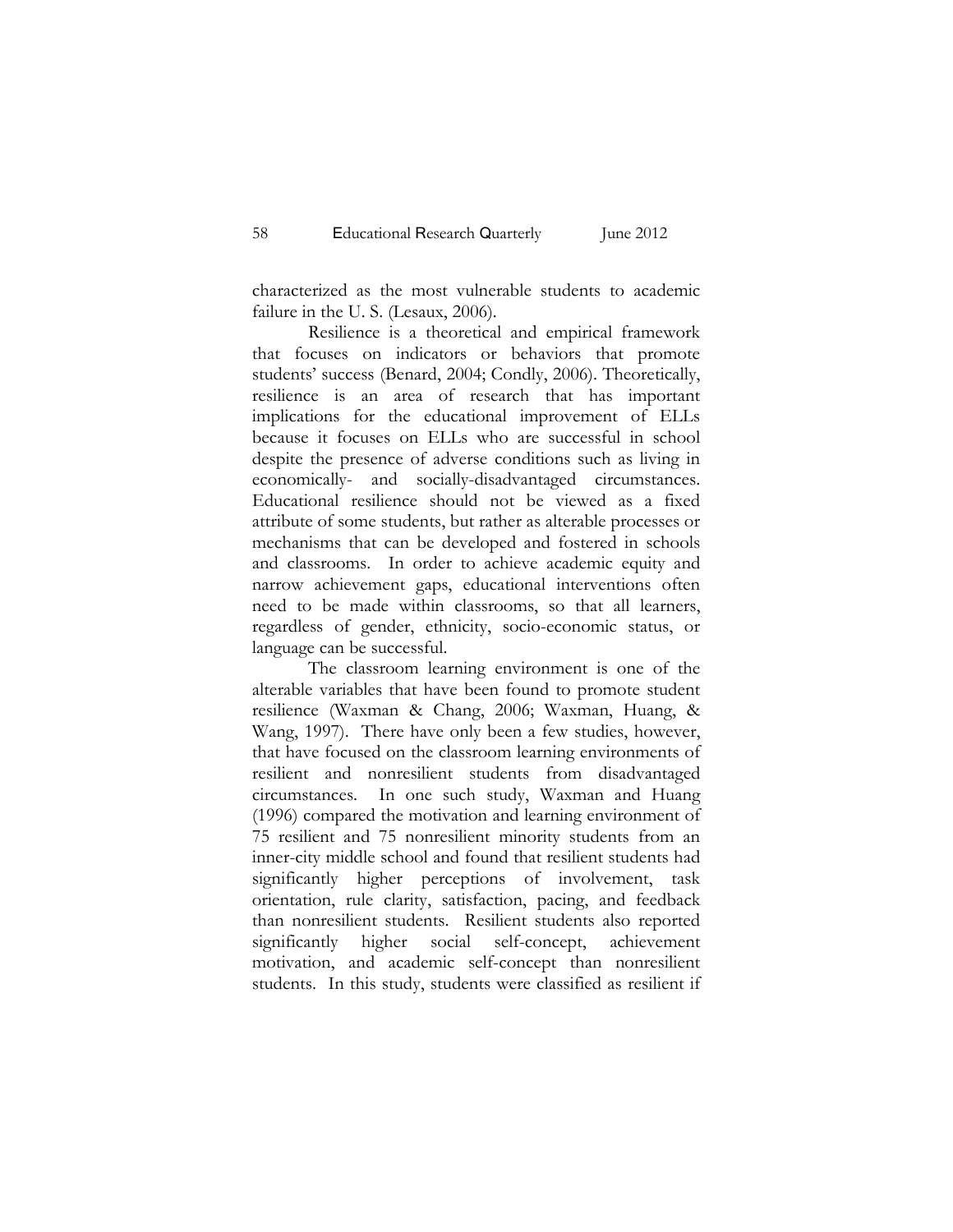they scored on or above the  $90<sup>th</sup>$  percentile on standardized mathematics achievement tests for a 2-year period. Students were classified as nonresilient if they scored on or below the  $10<sup>th</sup>$  percentile for two consecutive years.

In a similar study, Waxman, Huang, and Padrón (1997) compared the motivation and learning environment of 60 resilient and 60 nonresilient Latino middle school students and found that resilient students had significantly higher perceptions of involvement, satisfaction, academic selfconcept, and achievement motivation than nonresilient students. In this study, students were classified as resilient if they (a) scored on or about the  $75<sup>th</sup>$  percentile on a standardized mathematics test for a two-year period and (b) reported receiving A's or B's in mathematics over a two-year period. Students were identified as nonresilient if they (a) scored on or below the  $25<sup>th</sup>$  percentile on a standardized mathematics test for a two-year period, (b) reported receiving C's, D's, or F's for mathematics the current year, and (c) reported receiving B's, C's, D's, or F's in mathematics the previous year.

Very few studies, however, have looked at both classroom learning environments and students' classroom behaviors. In one such study, Chang (2004) identified the differences in perceptions of mathematics classroom learning environments among resilient, average, and nonresilient elementary students from three public elementary schools. Resilient, average, and nonresilient students were classified based on teachers' identification of students. Chang (2004) found that the resilient student group and the average group were significantly more satisfied with their class work and enjoyed their classroom environment more compared with the nonresilient student group. The classroom observation results indicated that the resilient students were observed on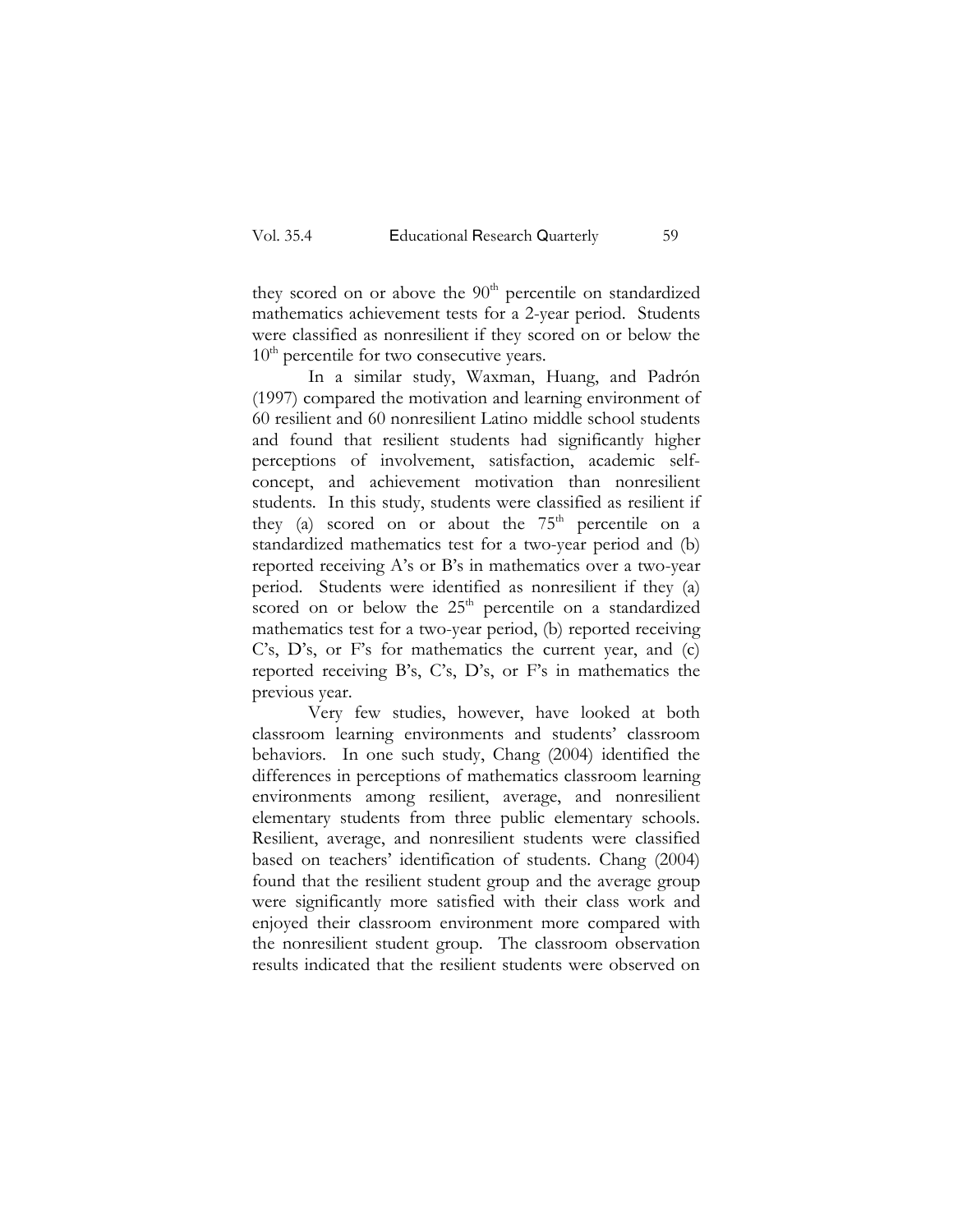task significantly more frequently (85%) than the nonresilient students  $(61\%)$ .

#### **Purpose of the Study**

The purpose of the present study is to investigate the classroom learning environment of resilient, average, and nonresilient students in reading classrooms consisting of predominantly Hispanic ELLs. This research is important for several reasons. First, most of the research on resilience has been done in mathematics and there have only been a few studies that have focused on resilience in reading classrooms. Second, few studies have used both students' perceptions of their learning environment and systematic classroom observations of individual students. Classroom observation methods can answer important questions about whether some students are being treated differently or behave differently in the classroom, while the learning environment measures focus on the ways students actually perceive their instructional and classroom environment (Waxman & Chang, 2006). The use of multiple methods enhances the validity of the study.

The present study addresses the following research questions: (1) Are there significant differences among resilient, average, and nonresilient urban students on their perceptions of their classroom learning environment in reading? and (2) Are there significant differences among resilient, average, and nonresilient urban students in their classroom behaviors in reading? Students were identified as resilient by their classroom teacher based on high achievement on standardized reading achievement tests and daily schoolwork, excellent attendance, and highly motivated as perceived by the teacher. Students were identified as nonresilient by their classroom teacher based on low achievement on standardized reading achievement tests and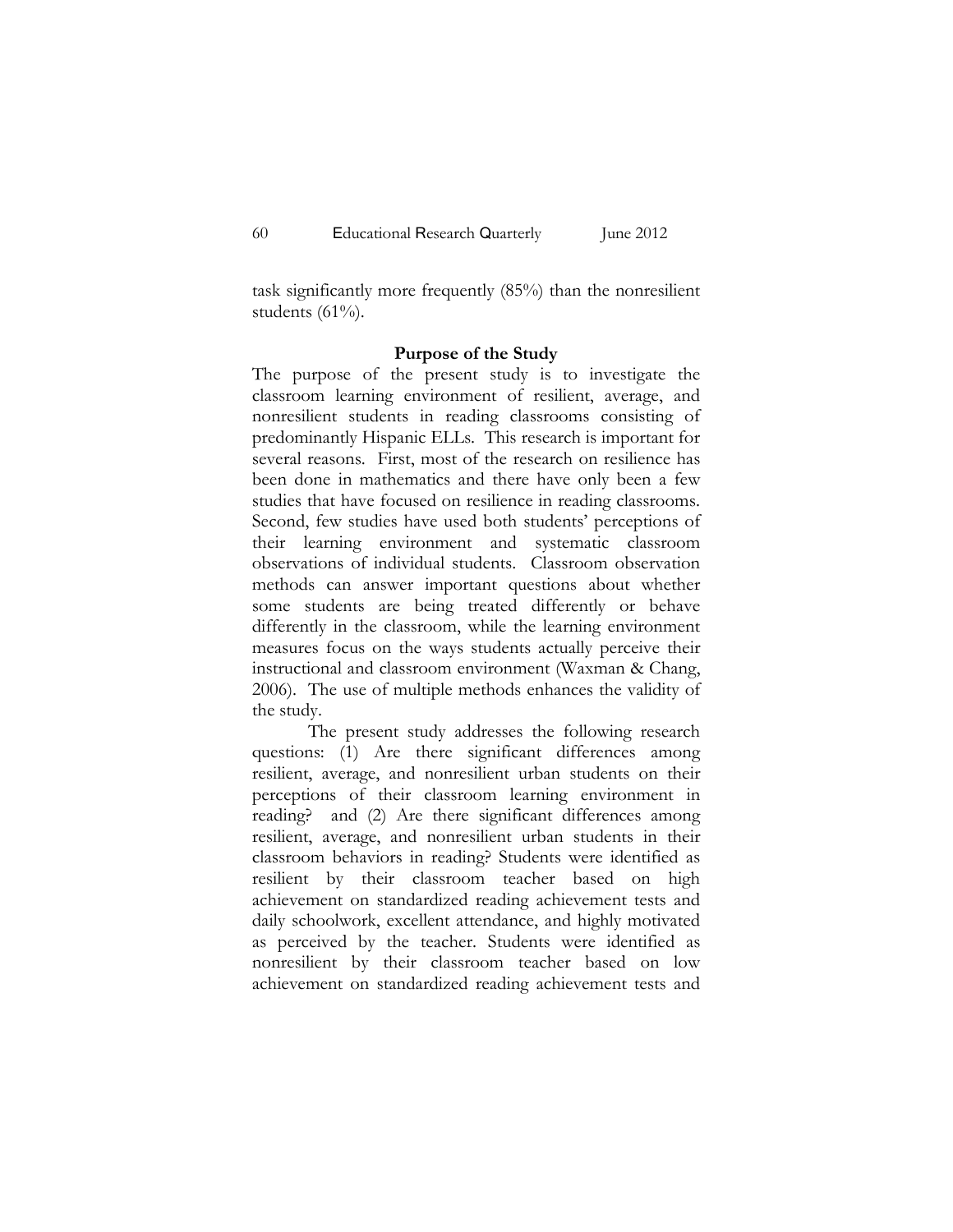daily schoolwork, poor attendance, and low motivation as perceived by the teacher. Average students were students who were not identified as either resilient or nonresilient by their classroom teacher.

### **Methods**

## **Participants**

The participants were189 fourth and fifth grade students and their teachers from 15 classrooms in one elementary school located in a major metropolitan area in the south central region of the United States. Nearly all of the students were Hispanic ELLs and most of them were from lowsocioeconomic families. The academic achievement of students is lower than other students in the same school district and lower than the state average.

### Instruments

An adapted version of the My Class Inventory (MCI) (Dryden & Fraser, 1996) was used to collect data on students' perceptions of their classroom learning environment near the end of the school year. The inventory is a 48-item questionnaire read to students in Spanish or English by researchers. Students circle either "Yes" or "No" in response to statements about their reading class. The questionnaire contains eight scales that assess students' perceptions in the following areas: (a) Satisfaction, (b) Friction, (c) Competition, (d) Difficulty, (e) Cohesion, (f) Self-Esteem in Reading, (g) Teacher Support, and (h) Equity. The instrument has been found to be reliable and valid in many different school settings and it is especially applicable for elementary school students (Padrón, Waxman, & Huang, 1999; Rivera & Waxman, 2007). For the present study, the internal consistency reliability coefficients for the eight scales were found to be adequate, ranging from .62 to .80, with an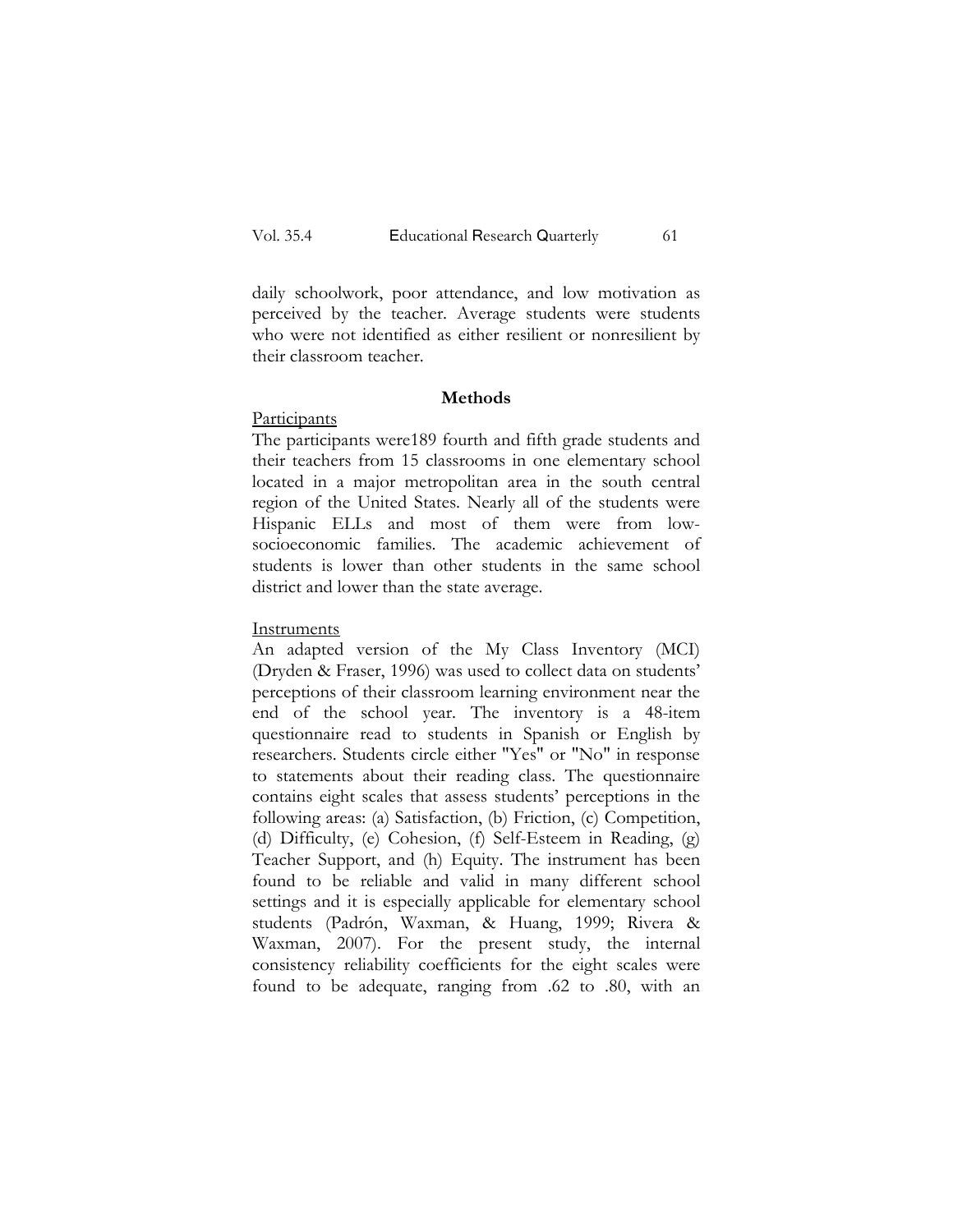average of .70. The discriminant validity for the sample (i.e., the mean correlation coefficient of a scale with each of the other scales) ranged from .01 to .59, with an average of .22, suggesting that there was adequate scale discriminant validity, although a few scales overlapped to a certain degree.

The observation instrument used in the study was the Classroom Observation Schedule (COS) (Waxman & Padrón, 2004). It is designed to obtain reliable, low-inference data on students' classroom behaviors. It documents observed student behaviors in the context of ongoing classroom instructional learning processes. Individual students are observed with reference to (a) their interactions with the teacher or other students, (b) whether the teacher or student has the responsibility for selecting the classroom activity, (c) the type of activity they are working on, (d) the classroom setting in which the observed behavior occurs (e.g., whole class or small group), (e) their academic engagement (e.g., ontask or off-task behavior), and (f) the language used (e.g., English or Spanish). This observation schedule has been found to be valid and reliable in previous studies (Padrón, Waxman, & Huang, 1999; Rivera & Waxman, 2007). The inter-observer agreement for the present study was found to be excellent, with an inter-observer reliability of .97.

## **Procedures**

About two months before the end of the school year, teachers were asked to identify their population of students at risk (e.g., students from families of low socio-economic status, living with either a single parent, relative, or guardian). Students identified as gifted, talented, or special education were excluded from the population to avoid potential effects related to ability differences. From this pool of at-risk students, 15 classroom teachers selected up to three resilient (i.e., high-achieving students on both standardized achievement test and daily school work, excellent attendance,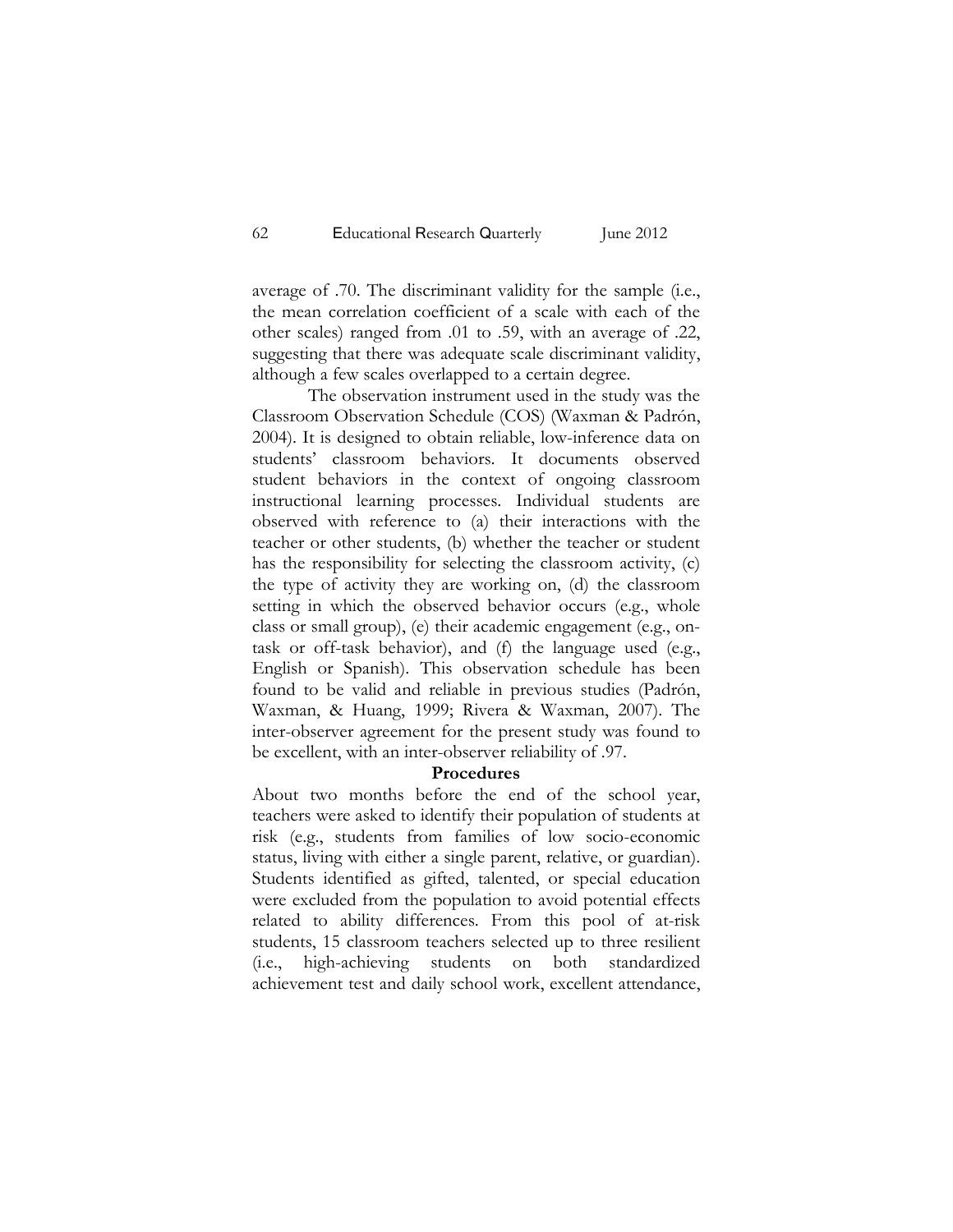and highly motivated as perceived by the teacher) and three nonresilient students (i.e., low-achieving students on both standardized tests and daily school work, poor attendance, and low motivation as perceived by the teacher) in their class. Average students were students who were not identified as either resilient or nonresilient by the teacher.

Students were administered the MCI in their reading classrooms about a month before the end of the school year. Trained, university researchers read the survey to all students and told the students that the survey was not a test and any school personnel would not see their responses. Approximately two resilient, two nonresilient, and four average students from each classroom also were observed with the COS in their classrooms about a month before the end of the school year. The COS was used to observe each student for ten 30-second intervals during their reading class. Two university researchers who were very experienced using the COS conducted the observations.

## **Results**

## Learning Environment Results

Descriptive statistics are used to report the means and standard deviations of students' perceptions of their classroom learning environment scales. The mean values for each scale range from 1 to 3. A mean scale score close to the value of 3 indicates that students perceived that the particular scale was very prevalent (i.e., agreed with all the items on the scale), while a mean score of 1 indicates that all the students disagreed with all the items on the scale. In general, the results indicate that students in all three student groups (i.e., resilient, average, and nonresilient) had positive perceptions of their classroom learning environment. The results for resilient students indicate that the scales with the highest means were cohesion, competition, reading self-esteem, and teacher support. Difficulty was the scale that had the lowest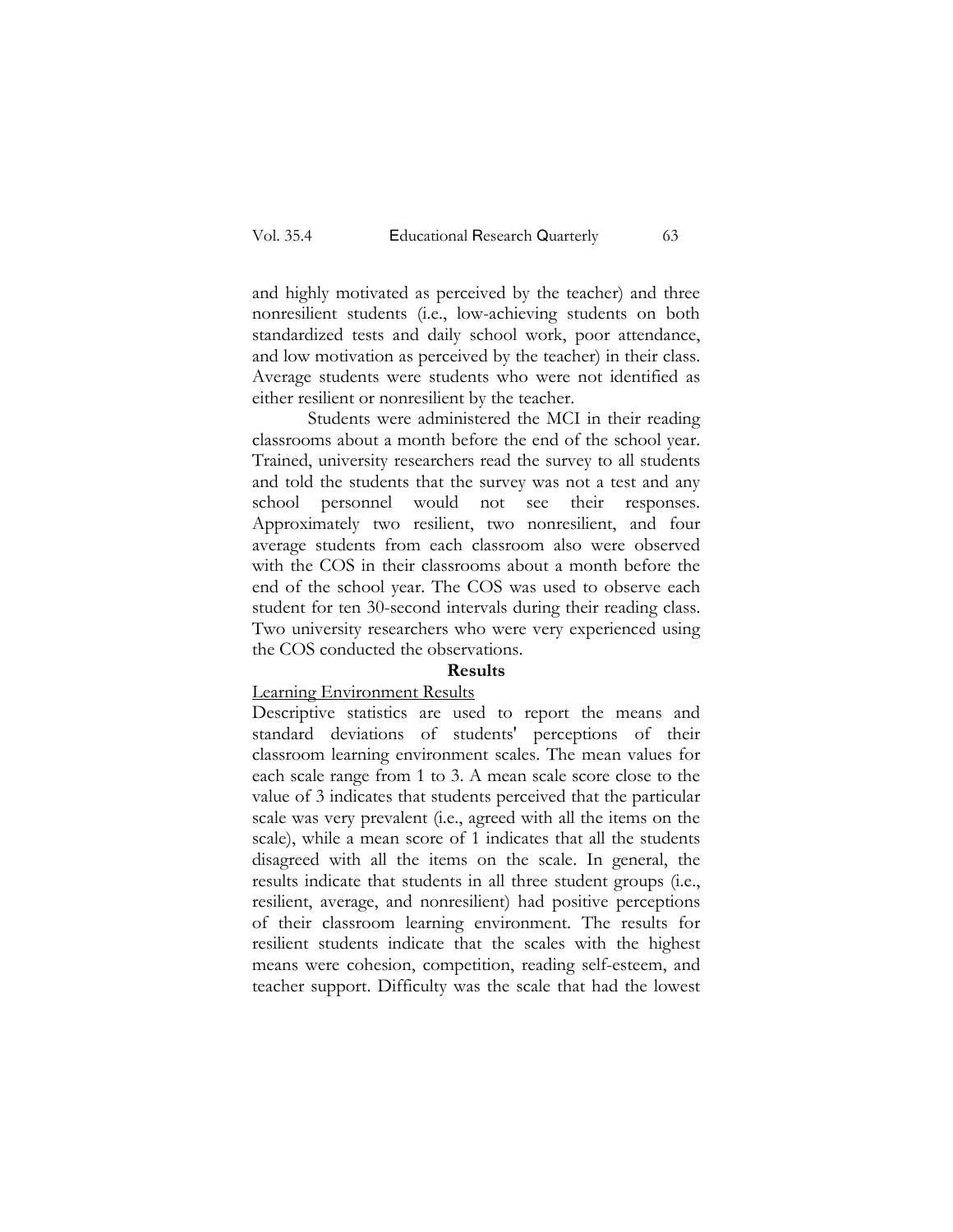mean for resilient students. Average students similarly reported high perceptions of cohesion, competition, and teacher support, and low perceptions of difficulty. Nonresilient students reported high perceptions of cohesion, satisfaction, and teacher support. The standard deviations revealed that there were many differences in the ways (i.e., wide variation) students in each group responded to the items on the survey. Generally, there was more variation in the nonresilient student group than in the other two student groups.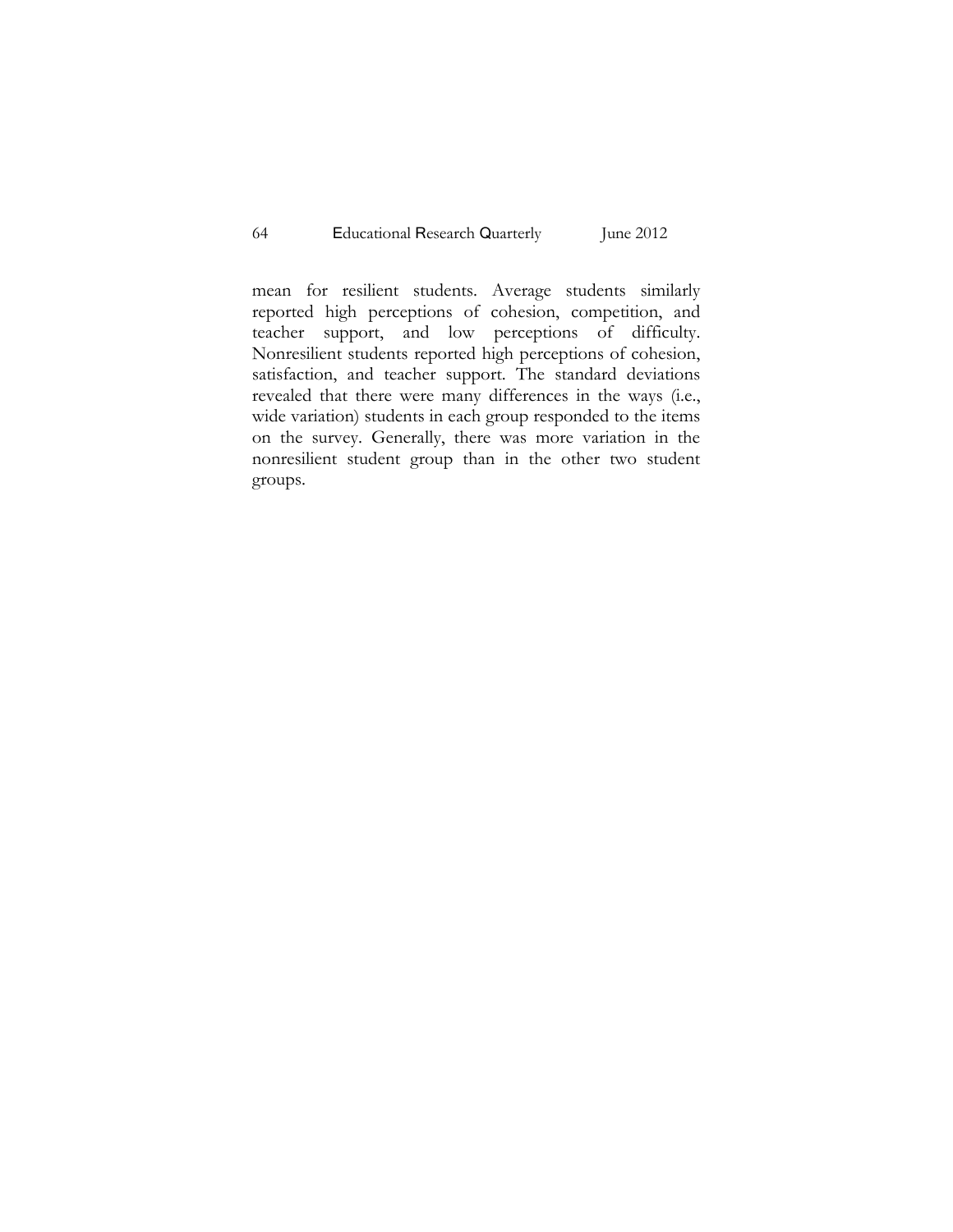| -65<br>Educational Research Quarterly | June 2012 |
|---------------------------------------|-----------|
|---------------------------------------|-----------|

# **Table 1**

| Differences Between Resilient, Average, and Nonresilient Students' Perceptions of Classroom |  |  |  |  |
|---------------------------------------------------------------------------------------------|--|--|--|--|
| <b>Learning Environment</b>                                                                 |  |  |  |  |

|                     | Resilient        |           | Average          |           | <i>Nonresilient</i> |           |                |
|---------------------|------------------|-----------|------------------|-----------|---------------------|-----------|----------------|
|                     | $n = 45$         |           | $n = 103$        |           | $n=41$              |           |                |
| <b>Scales</b>       | $\boldsymbol{M}$ | <i>SD</i> | $\boldsymbol{M}$ | <i>SD</i> | $\boldsymbol{M}$    | <i>SD</i> | $\overline{F}$ |
| Cohesion            | 2.58             | 0.54      | 2.50             | 0.55      | 2.54                | 0.65      | 0.888          |
| Competition         | 2.46a            | 0.61      | 2.42a            | 0.62      | 2.13 <sub>b</sub>   | 0.69      | $4.075*$       |
| Difficulty          | 1.30b            | 0.56      | 1.56a            | 0.67      | 1.72a               | 0.65      | $4.104*$       |
| Friction            | 1.87             | 0.62      | 1.95             | 0.57      | 1.97                | 0.63      | 0.820          |
| Satisfaction        | 2.20             | 0.70      | 2.34             | 0.71      | 2.40                | 0.73      | 1.621          |
| Reading Self-Esteem | 2.43             | 0.54      | 2.26             | 0.57      | 2.12                | 0.60      | 1.957          |
| Equity              | 2.29             | 0.59      | 2.28             | 0.60      | 2.19                | 0.61      | 0.391          |
| Support             | 2.41             | 0.61      | 2.40             | 0.67      | 2.40                | 0.70      | 0.235          |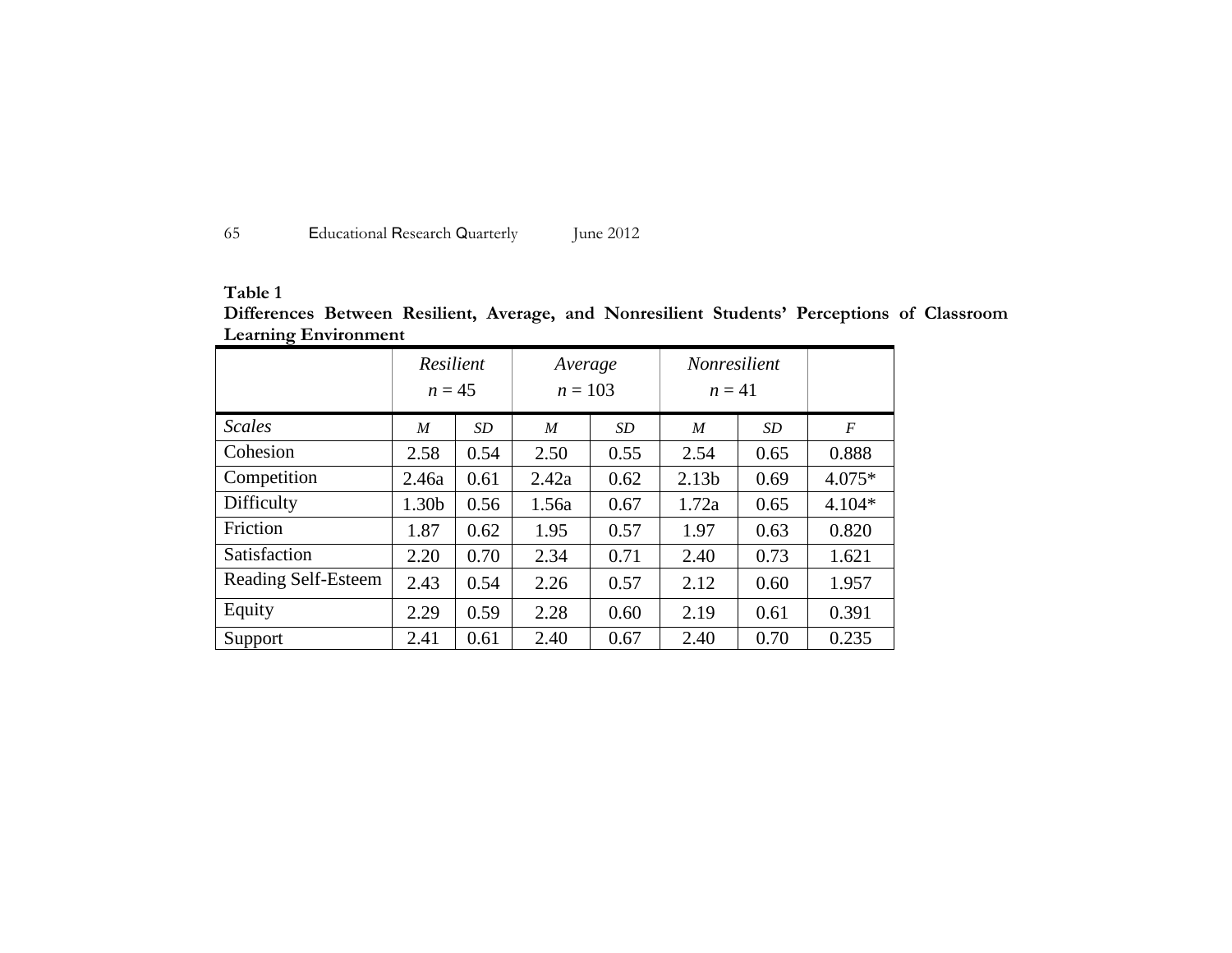*Note.* A score of 3 indicates that the student responded positively to all the items on the scale. A score of 1 indicates that the student responded negatively to all the items on the scale. Means with the same letter are not significantly  $(p <$ .05) different according to the Duncan multiple post range test.  $*_{p}$  < .05

An analysis of variance (ANOVA) was used to examine if there were significant differences between resilient, average, and nonresilient students on the eight scales of "My Class Inventory." The ANOVA results reveal that there were significant differences among resilient, average, and nonresilient students on two scales: Competition,  $F(2, 192) =$ 4.08, *p* < .05; and Difficulty, *F* (2, 192) = 4.10, *p* < .05. The Duncan multiple range post hoc results indicate that the resilient and average student groups scored significantly higher on Competition than the nonresilient group. On the other hand, nonresilient and average students scored significantly higher on their perceptions of difficulty than resilient students. These two findings also are educationally significant since their effect sizes were greater than .50.

## **Classroom Observation Results**

Table 2 reports the classroom observation results in percentages of time the behavior was observed overall by the resilience classification (i.e., resilient, average, and nonresilient). The descriptive observational results revealed that for all student groups, the predominant mode of instruction was whole class  $(> 90\%)$ , followed by small group activities  $(\sim 5\%)$ , and individual work  $(\sim 3\%)$ . The predominant instructional activities observed were: (a) watching or listening  $(\sim 40\%)$ , (b) working on written work (i.e., doing seatwork) (~20%), and (c) reading individually  $(\sim 18\%)$ . Students were observed interacting with their teacher for instructional purposes only about 8% of the time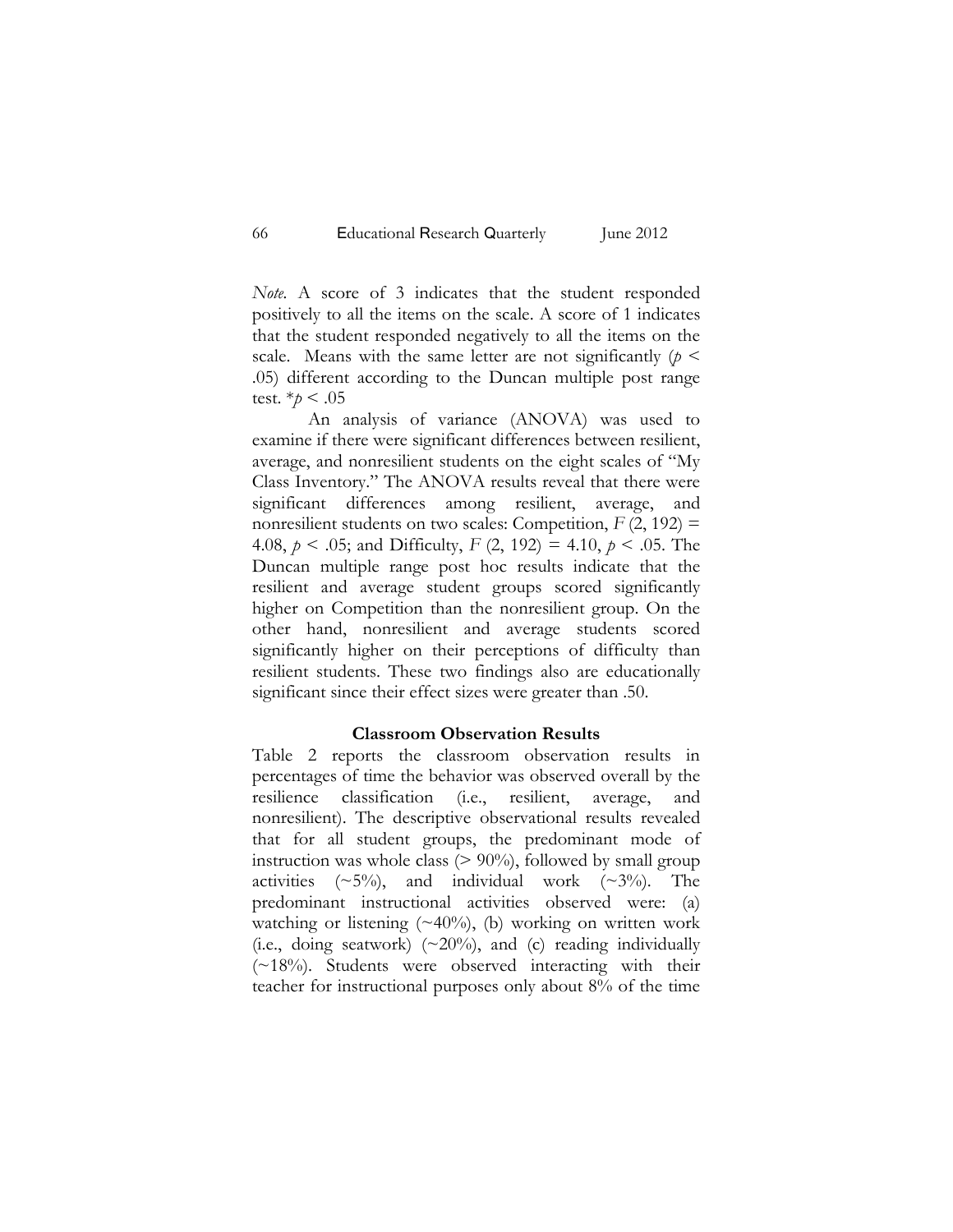and students were observed interacting with their teachers on social matters less than 1% of the time.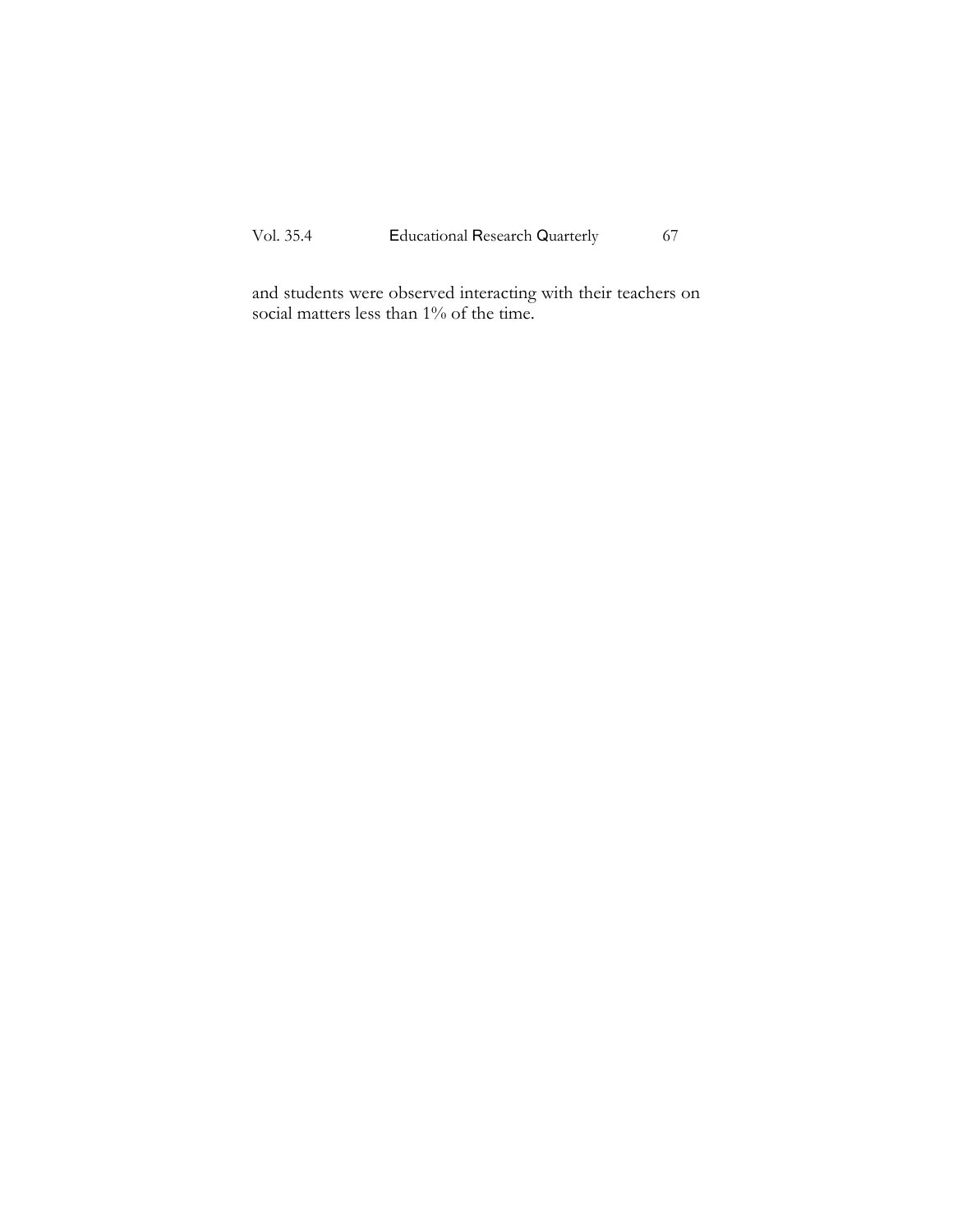| Educational Research Quarterly<br>68 | June 2012 |
|--------------------------------------|-----------|
|--------------------------------------|-----------|

# **Differences Between Resilient, Average, and Nonresilient Students' Observed Classroom Behaviors**

|                             | Resilient<br>$(n = 31)$ |       | Average<br>$(n = 55)$ |       | Nonresilient<br>$(n = 29)$ |       |          |
|-----------------------------|-------------------------|-------|-----------------------|-------|----------------------------|-------|----------|
| <b>Interactions</b>         | $\bm{M}$                | SD    | $\bm{M}$              | SD    | $\bm{M}$                   | SD    | $\bm{F}$ |
| No interactions/independent | 85.06                   | 26.15 | 85.07                 | 20.76 | 80.21                      | 28.65 | .43      |
| With teacher-Instructional  | 5.87                    | 14.08 | 5.24                  | 9.40  | 7.69                       | 12.80 | .42      |
| With student-instructional  | 7.06                    | 18.77 | 5.53                  | 11.19 | 3.93                       | 13.79 | .36      |
| With students-social        | 2.00                    | 7.76  | 3.20                  | 12.37 | 4.48                       | 11.20 | .38      |
| Selection of activity       |                         |       |                       |       |                            |       |          |
| Teacher-assigned activity   | 95.84                   | 18.53 | 95.84                 | 19.19 | 97.69                      | 12.44 | .12      |
| Student-selected activity   | 4.16                    | 18.53 | 4.16                  | 19.19 | 2.31                       | 12.44 | .12      |
| <b>Activity Types</b>       |                         |       |                       |       |                            |       |          |
| Working on Written work     | 32.13                   | 31.51 | 22.78                 | 28.55 | 14.69                      | 22.95 | 2.90     |
| Interacting-Instructional   | 12.29                   | 22.13 | 9.71                  | 15.64 | 9.31                       | 15.82 | .27      |
| Interacting-Social          | 2.00                    | 7.76  | 2.60                  | 8.50  | 4.00                       | 9.68  | .43      |
| Watching or listening       | 38.87                   | 32.55 | 44.11                 | 33.51 | 35.38                      | 30.79 | .73      |
| Reading                     | 20.65                   | 28.87 | 15.38                 | 21.74 | 14.66                      | 24.54 | .58      |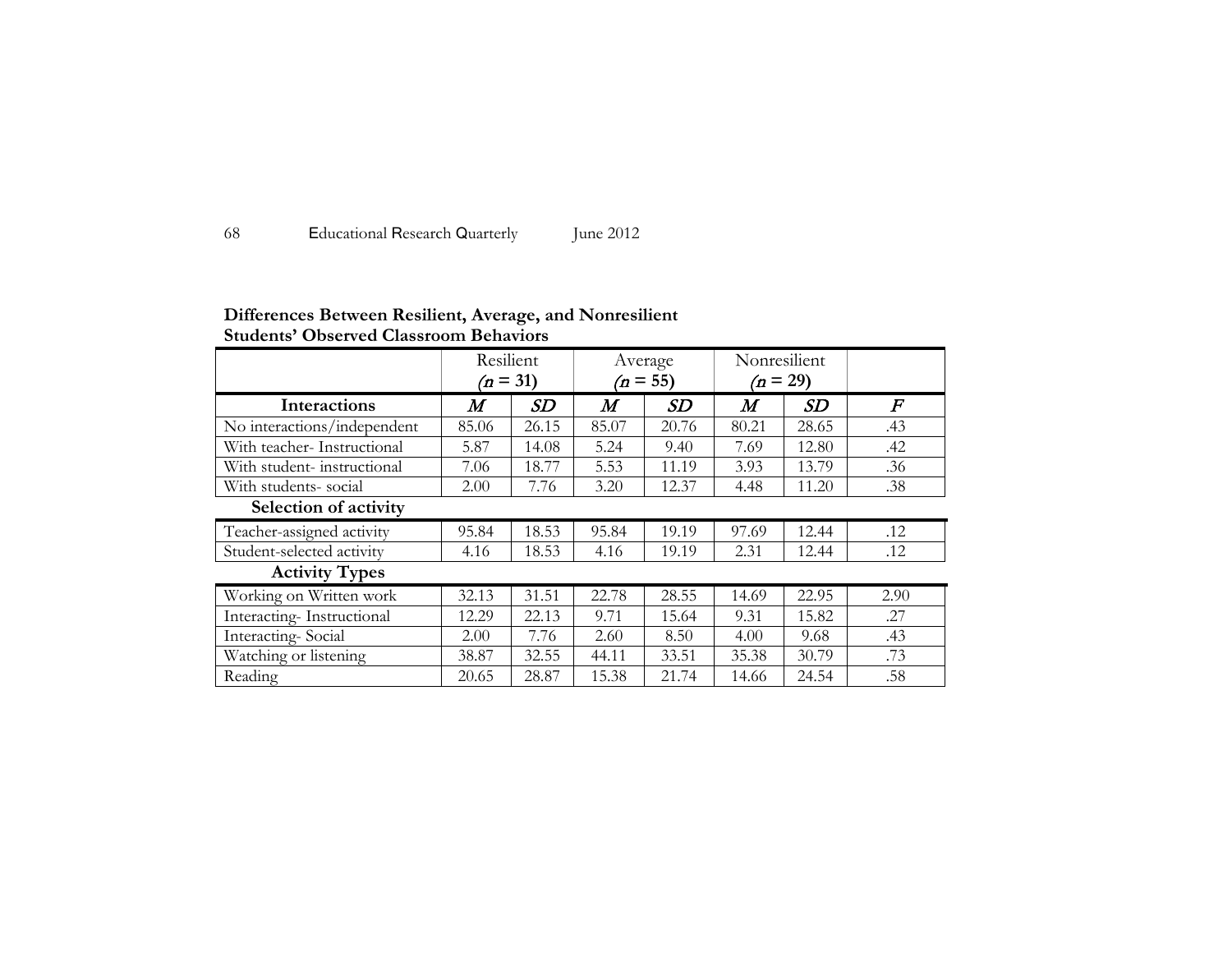| Vol. 35.4 | Educational Research Quarterly |  |  |
|-----------|--------------------------------|--|--|
|-----------|--------------------------------|--|--|

| Not attending to task    | 8.32b             | 14.25 | 14.76b            | 19.06 | 32.14a | 30.00 | $10.16***$ |
|--------------------------|-------------------|-------|-------------------|-------|--------|-------|------------|
| No activity/ transition  | 1.26 <sub>b</sub> | 5.07  | 0.47 <sub>b</sub> | 2.46  | 5.07a  | 12.80 | $4.09*$    |
| <b>Classroom Setting</b> |                   |       |                   |       |        |       |            |
| Whole class              | 93.55             | 24.97 | 90.96             | 26.60 | 93.10  | 25.79 | .12        |
| Small group              | 4.61              | 19.31 | 4.73              | 17.46 | 3.45   | 18.57 | .05        |
| Individual               | 1.84              | 10.24 | 4.31              | 16.86 | 3.45   | 18.57 | .24        |
| Academic Engagement      |                   |       |                   |       |        |       |            |
| On task                  | 83.03a            | 14.94 | 80.93a            | 24.50 | 57.48b | 29.17 | 13.94***   |
| Waiting for teacher      | 2.06              | 6.62  | 1.56              | 5.99  | 4.55   | 12.08 | 1.34       |
| Distracted               | 8.19b             | 13.32 | 15.31b            | 18.90 | 34.93a | 28.00 | $14.05***$ |
| Disruptive               | 1.06              | 5.93  | 2.16              | 8.30  | 3.10   | 8.06  | .53        |
| Language Used            |                   |       |                   |       |        |       |            |
| English                  | 88.71             | 30.17 | 93.22             | 21.21 | 81.62  | 38.40 | 1.54       |
| Both English and Spanish | 10.90             | 29.39 | 6.78              | 21.21 | 16.89  | 37.64 | 1.21       |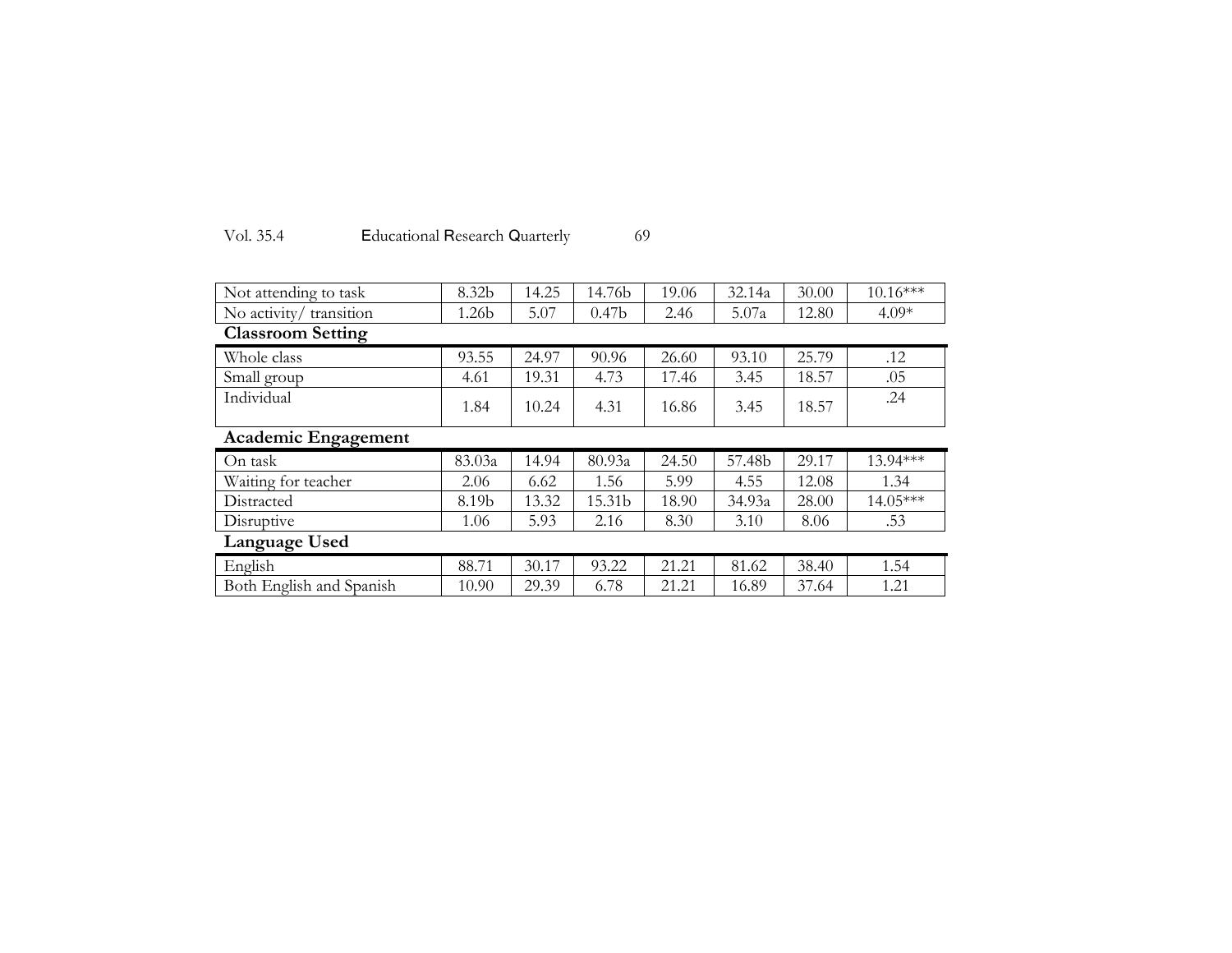*Note.* The results are reported in percentages of time observed. Categories that were observed less than 3% of the time were omitted from the table. Means with the same letter are not significantly  $(p \lt 0.05)$  different according to the Duncan multiple post range test.  $*\hat{p}$  < .05; \*\*\* $\hat{p}$  < .001.

ANOVA was used to examine possible significant differences between resilient, average, and nonresilient students' classroom behaviors on the COS. The results revealed that resilient and average students were observed "On Task" more frequently than nonresilient students,  $(F(2, 192) = 13.94, p \leq$ .001). The results also revealed that nonresilient students were observed more frequently "Not Attending to Task" than resilient and average students  $(F (2, 192) = 10.16, p \le .001)$ . Nonresilient students similarly were observed more frequently "Distracted" than resilient and average students (*F*  $(2, 192) = 14.05, p \le .001$ . Resilient  $(83%)$  and average students (81%) were observed being on task approximately 80% of the time, while nonresilient students were observed being on task only 57% of the time. The magnitude of these differences is both statistically and educationally significant, and much larger than engaged-time differences found in previous research.

#### Discussion

The findings from the present study reveal that there were significant differences between resilient and nonresilient students in their classroom behaviors and learning environment. Nonresilient students find their work in reading more difficult than resilient students and they are much more likely to be off-task in their classroom. They also perceive less competition in the classroom, which may be due to the fact that they find the work more difficult and consequently do not even attempt to compete academically with other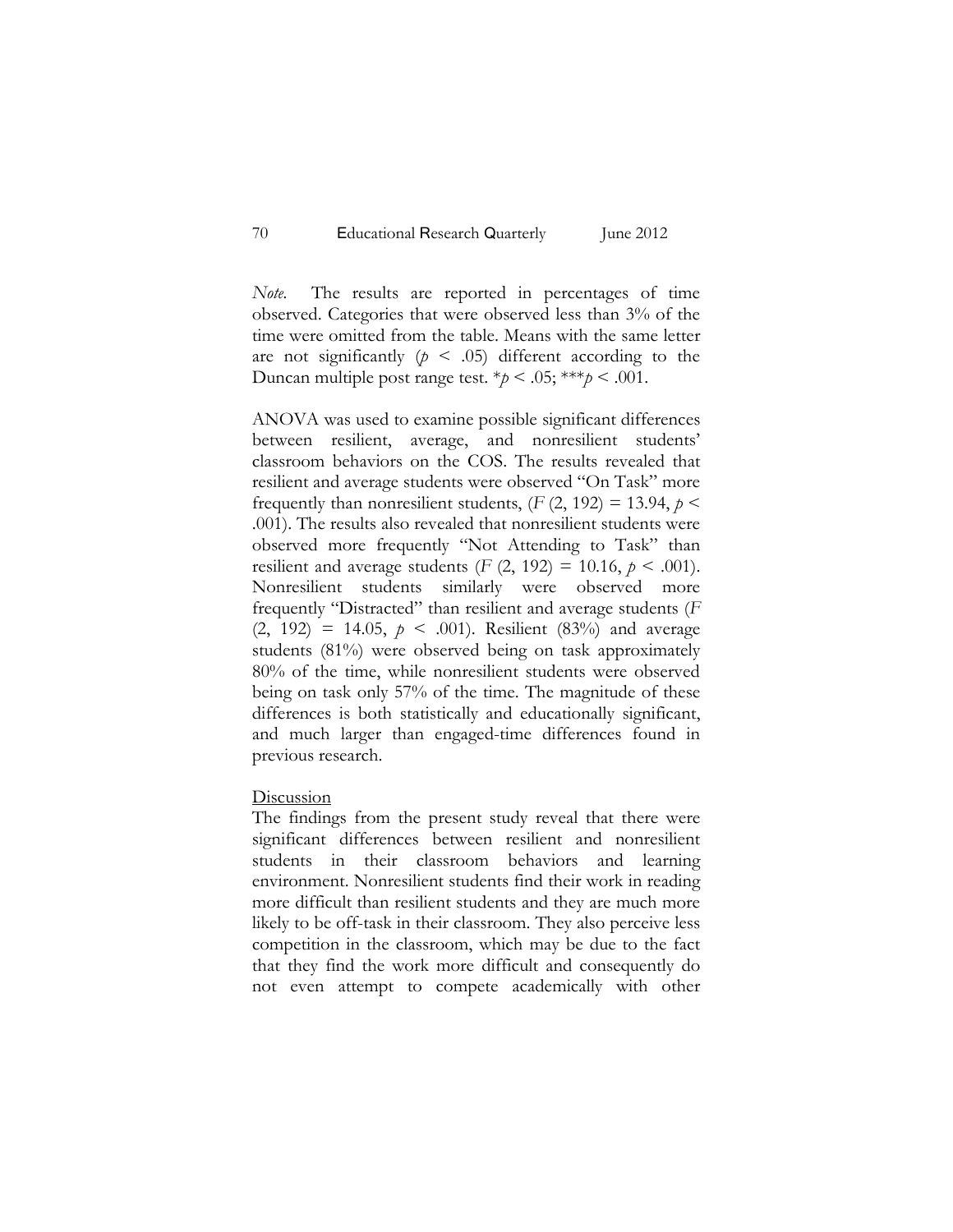students in the class. The high off-task behavior is especially problematic since prior research has found that students' spending more time on task leads to higher reading achievement (Friedman, Harwell, & Schnepel, 2006; Marzano, 2007). Average students also find their work in reading more difficult than resilient students, but they are similar to resilient students in terms of perceiving competition and being on task.

Not surprisingly, the instructional and classroom learning environment differences found in this study may be consistent with teachers' expectations and attitudes toward resilient and nonresilient students. Thus, the use of teacher nomination to identify "resilient" and nonresilient" students could be considered a limitation of this study because there is the danger that having teachers identify or classify students as nonresilient could impact their treatment of students and ultimately impact students' success. On the other hand, the teacher nomination approach appears to be a more valid identification procedure to identify resilient and nonresilient students than those exclusively based on grades and/or test scores which have been used in many other resiliency studies (e.g., Gonzáles & Padilla, 1997; Waxman, Huang, & Padrón, 1997) because teachers generally make accurate inferences that are based on a large sample of formal and informal student assessments such as teacher-made tests, quizzes, daily work, homework, and responses in class (Nichols & Berliner, 2007). Our informal discussions with teachers about the nomination process revealed that they had no difficulty categorizing the students in their class. Several teachers, for example, shared specific examples with us of why certain students in their class were clearly resilient and nonresilient. The teachers also indicated that the resilience framework was a useful approach that helped them understand why certain students may be successful or unsuccessful.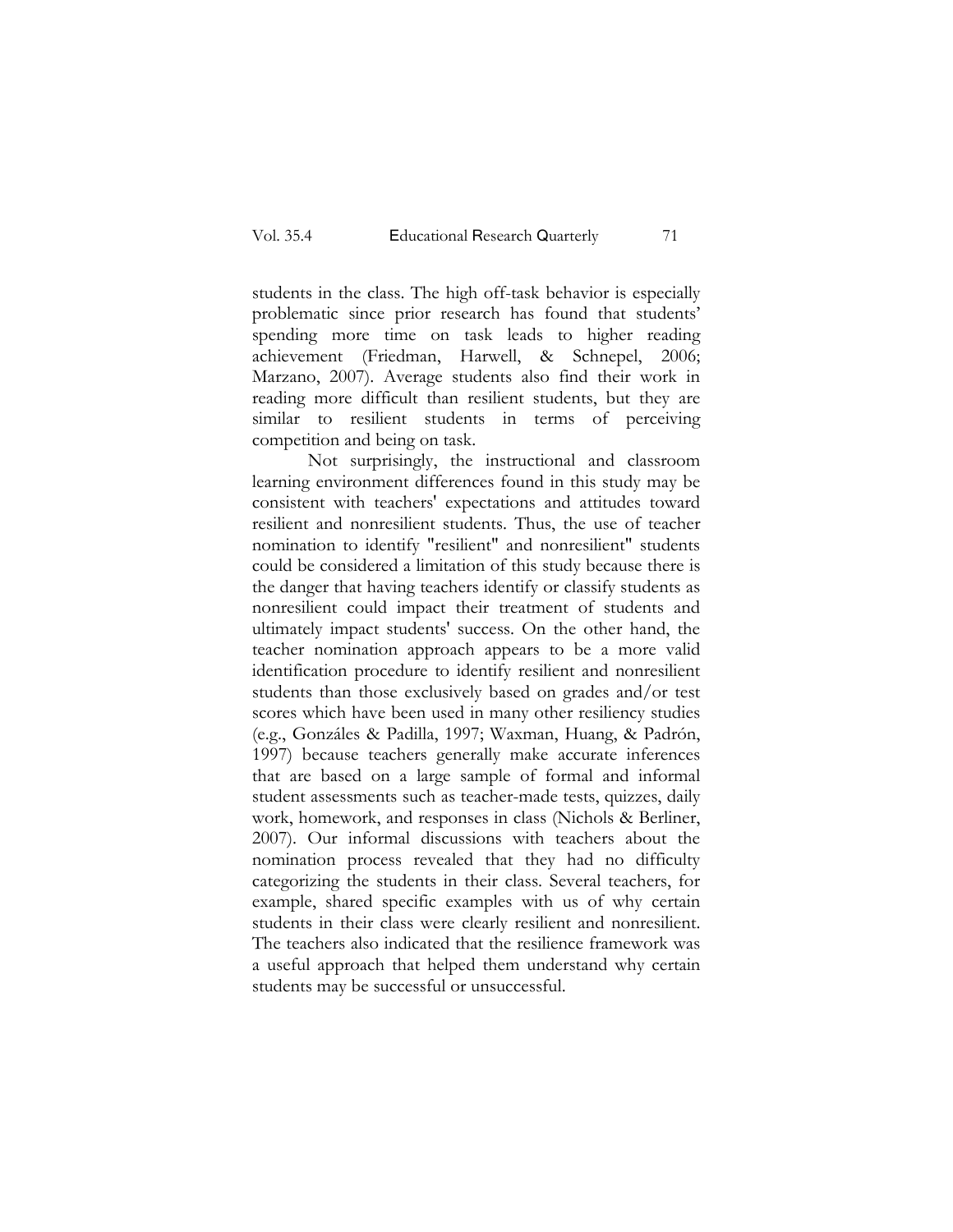The combination of both survey and observational data in this study provides rich insights to our understanding of the "resilience" phenomena as well as our interpretations of what distinguishes resilient and nonresilient students. Future research should examine if these learning environment and classroom behavior differences are stable or consistent across the entire school year, as well as investigate whether the differences persist beyond a given school year. Finally, future research needs to explicitly test instructional interventions where teachers try to alter their classroom teaching and the learning environment in order to promote resilience for all students and narrow achievement gaps within their classes.

While student success and failure in school is dependent upon a number of influential determinants, it appears that the classroom learning environment and students' classroom behavior are contributing factors. The combination of both survey and observational data in this study provides rich insights to our understanding of the "resilience" phenomena as well as our interpretations of what distinguishes resilient and nonresilient students. The results of the present study are discouraging in that they paint a bleak picture of nonresilient, elementary school ELLs who are not doing well in school. Many of the fourth- and fifth-grade students in this study appear to have already "given up" on school and several of the students that we informally talked to indicate that they don't even plan to finish high school.

Furthermore, since the teachers in this study easily identified the resilient and nonresilient students in their classrooms, it is troublesome that we observed few remediation or corrective activities for the nonresilient students. In other words, teachers were aware that their nonresilient students were not doing well in their classrooms, but there were no specific efforts to individually help them or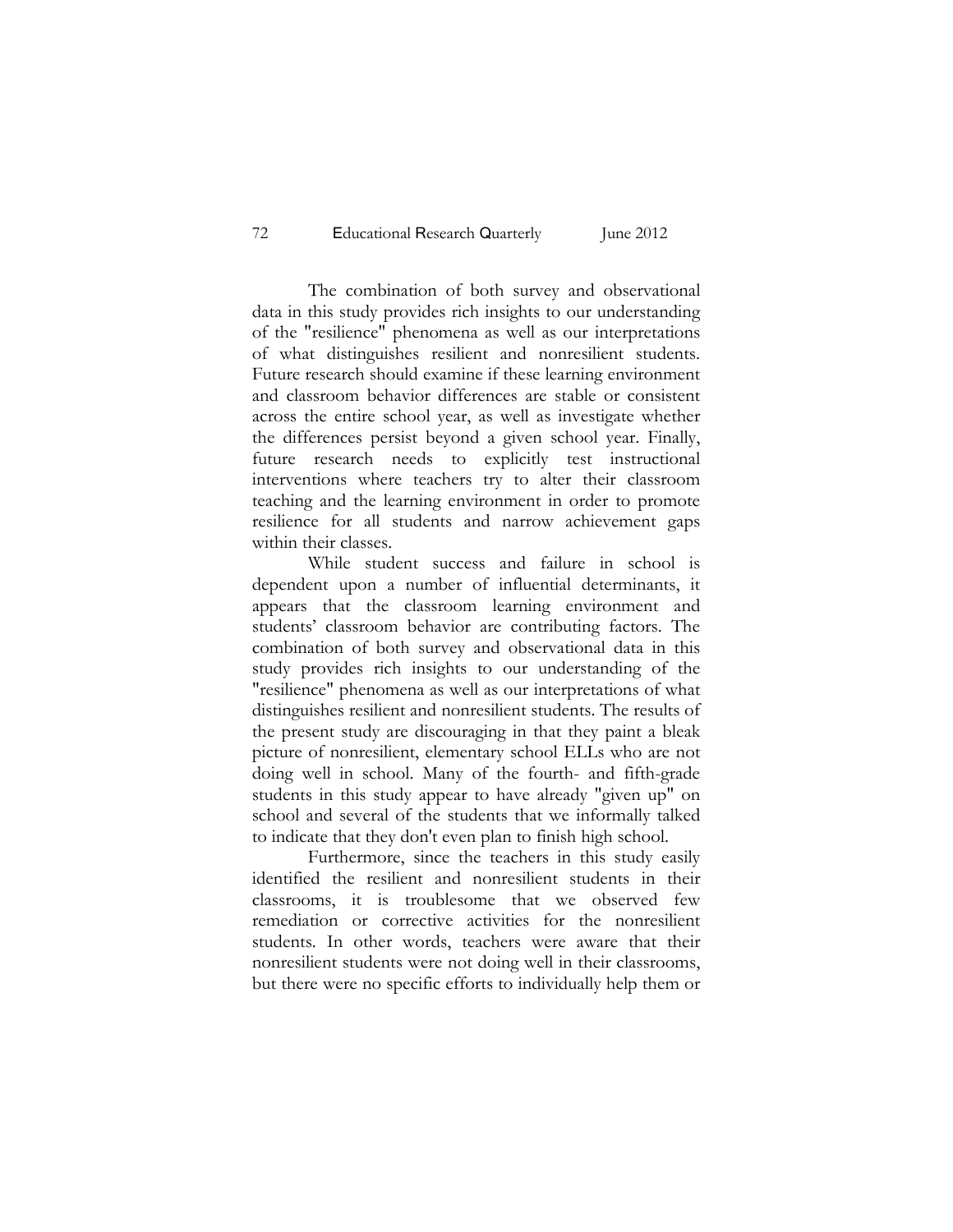address their learning needs. Other studies that explicitly focused on teachers' perceptions of resilient and nonresilient students have similarly found that teachers did not feel that students' academic failure was their responsibility (Read, 1999). The "equity consciousness" (i.e., belief that all students are capable of academic success) of teachers needs to be addressed so that we can help teachers assume more responsibility and do everything possible to ensure that all students reach high levels of academic success (Skrla, McKenzie, & Scheurich, 2007). Focusing on individual student differences is one of important domains of the American Psychological Association's Learner-Centered Psychological Principles (1997), yet there is evidence that many teachers do not tailor instructional strategies or modify the curriculum to differing student needs (McCombs, 2007). The nonresilient students in the present study found their work more difficult than resilient students, yet we did not find teachers interacting more with them or assisting them more than average or resilient students.

The findings from the present study also provide some insight for educators who wish to foster optimal learning conditions for all students. It seems that without an improvement in the classroom and instructional learning environment, students' academic performance will continue to decline (Gordon & Mejia, 2006). Teachers, however, often are unaware of how students perceive their learning environment (Waxman & Chang, 2006). Teachers also appear to have difficulty discussing issues related to fostering students' resilience because they do not know their students well. Schools today often are very depersonalized and teachers appear to spend very little time learning about their students or interacting with them (Waxman, Garcia, & Read, 2008). The educational failure of students may be indicative of the failure of the school to teach and connect to students'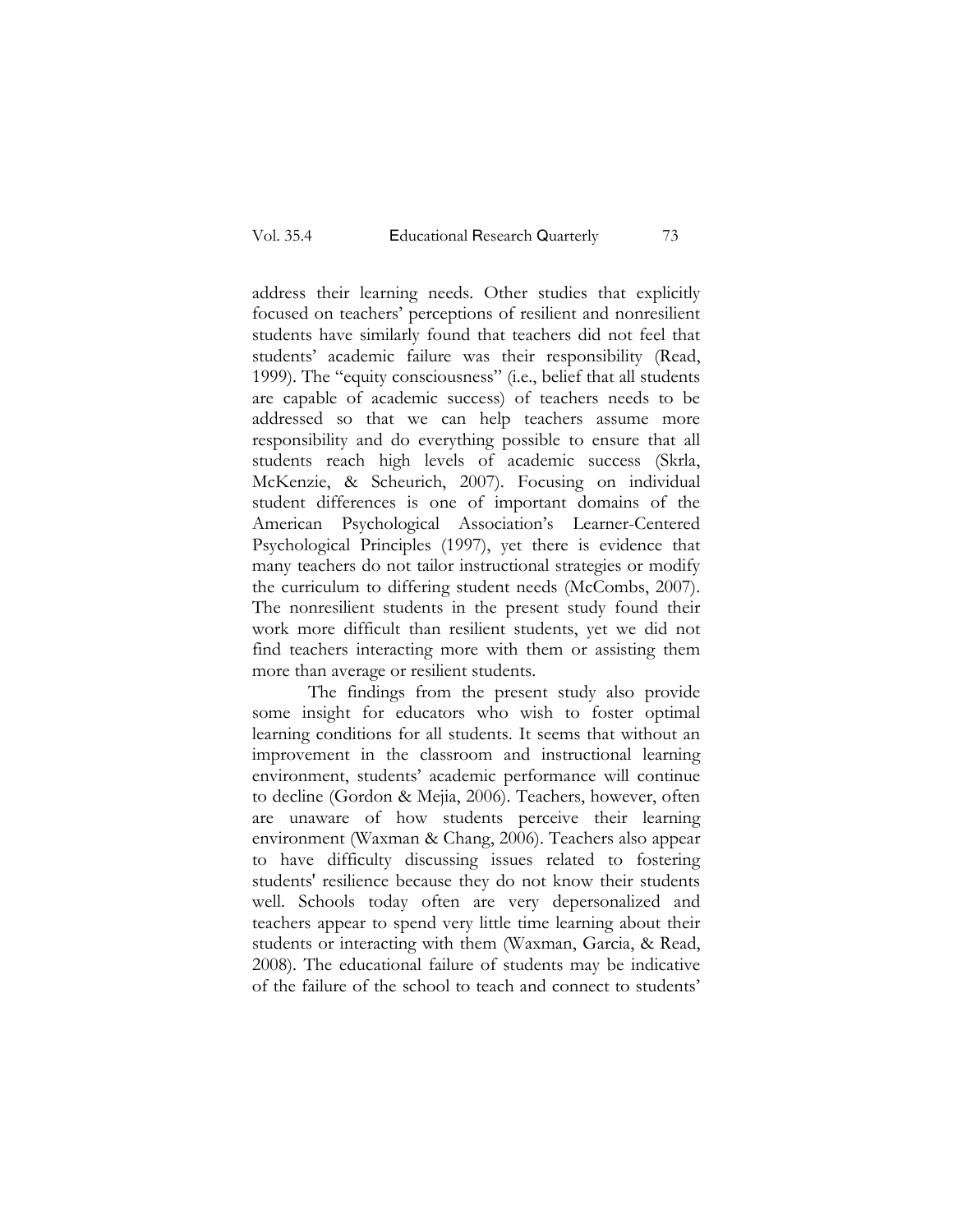lives in meaningful ways. As Darling-Hammond (1997) puts it, the teacher's job is to get into the hearts and minds of their students by developing caring relationships with students. Effective teachers understand the various social and economic factors that may hinder their students' success, but they focus on the affective domain and help students become resilient by providing: (a) caring and supportive relationships, (b) positive and high expectations, and (c) opportunities for meaningful participation (Mitchell, 2007).

### **References**

- Alliance for Excellent Education (2007). Urgent but overlooked: The literacy crisis among adolescent English language learners. Washington, DC: author.
- APA Work Group of the Board of Educational Affairs (1997). Learner-centered psychological principles: Guidelines for school reform and redesign. Washington, DC: American Psychological Association.
- Benard, B. (2004). Resiliency: What have we learned? San Francisco: WestEd.
- Chang, H. L. (2004). Mathematics learning environment differences between resilient, average, and nonresilient elementary students. In H. C. Waxman, Y. N. Padrón, & J. P. Gray (Eds.), Educational resiliency: Student, teacher, and school perspectives (pp. 137-156). Greenwich, CT: Information Age.
- Condly, S. J. (2006). Resilience in children: A review with implications for education. Urban Education, 41, 211- 236.
- Darling-Hammond, L. (1997). The right to learn: A blueprint for creating schools that work. San Francisco: Jossey-Bass.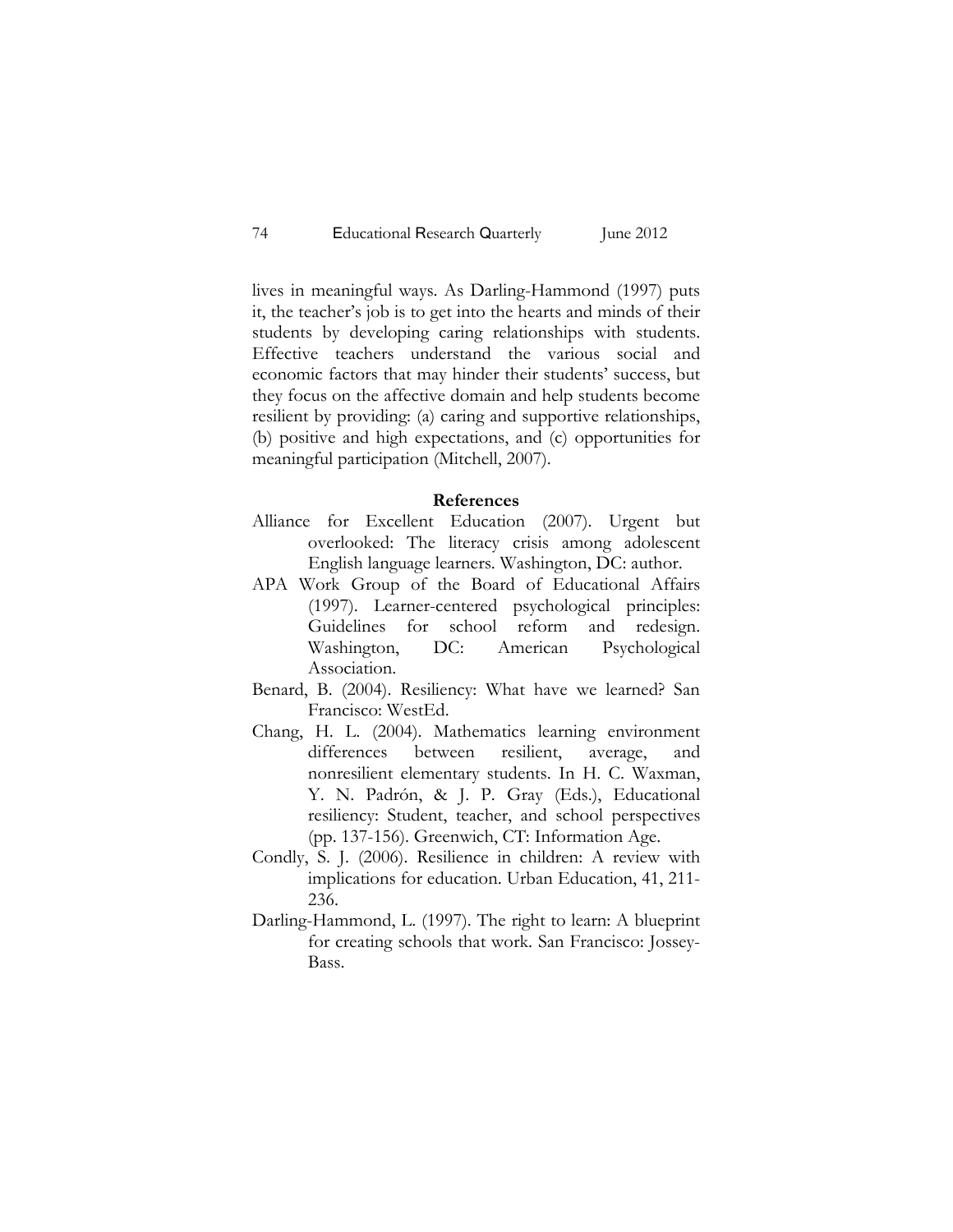- Dryden, M., & Fraser, B. J. (1996, April). Evaluating urban systematic reform using classroom learning environment instruments. Paper presented at the American Educational Research Association, New York.
- Friedman, M. I., Harwell, D. H., & Schnepel, K. C. (2006). Effective instruction: A handbook of evidence-based strategies. Columbia, SC: Institute for Evidence-Based Decision-Making in Education.
- Gandara, P., Rumberger, R., Maxwell-Jolly, J., & Callahan, R. (2003). English learners in California schools: Unequal resources, unequal outcomes. Education Policy Analysis Archives, 11(36), Retrieved on March 10, 2005, from <http://epaa.asu.edu/epaa/v11n36/>.
- Garcia, E. E., & Cuéllar, D. (2006). Who are these linguistically and culturally-diverse students. Teachers College Record, 108, 2220-2246.
- González, R., & Padilla, A. M. (1997). The academic resilience of Mexican American high school students. Hispanic Journal of Behavioral Sciences, 19, 301-317.
- Gordon, E. W., & Mejia, B. X. (2006). Resilience as a factor in overcoming obstacles to high academic achievement. In R. J. Sternberg & R. F. Subotnik (Eds.), Optimizing student success in school with the three other Rs: Reasoning, resilience, and responsibility (pp. 143-175). Greenwich, CN: Information Age.
- KewalRamani, A., Gilbertson, L., Fox, M., & Provasnik, S. (2007). Status and trends in the education of racial and ethnic minorities (NCES 2007-039). Washington, DC: National Center for Education Statistics, Institute of Education Sciences, U.S. Department of Education.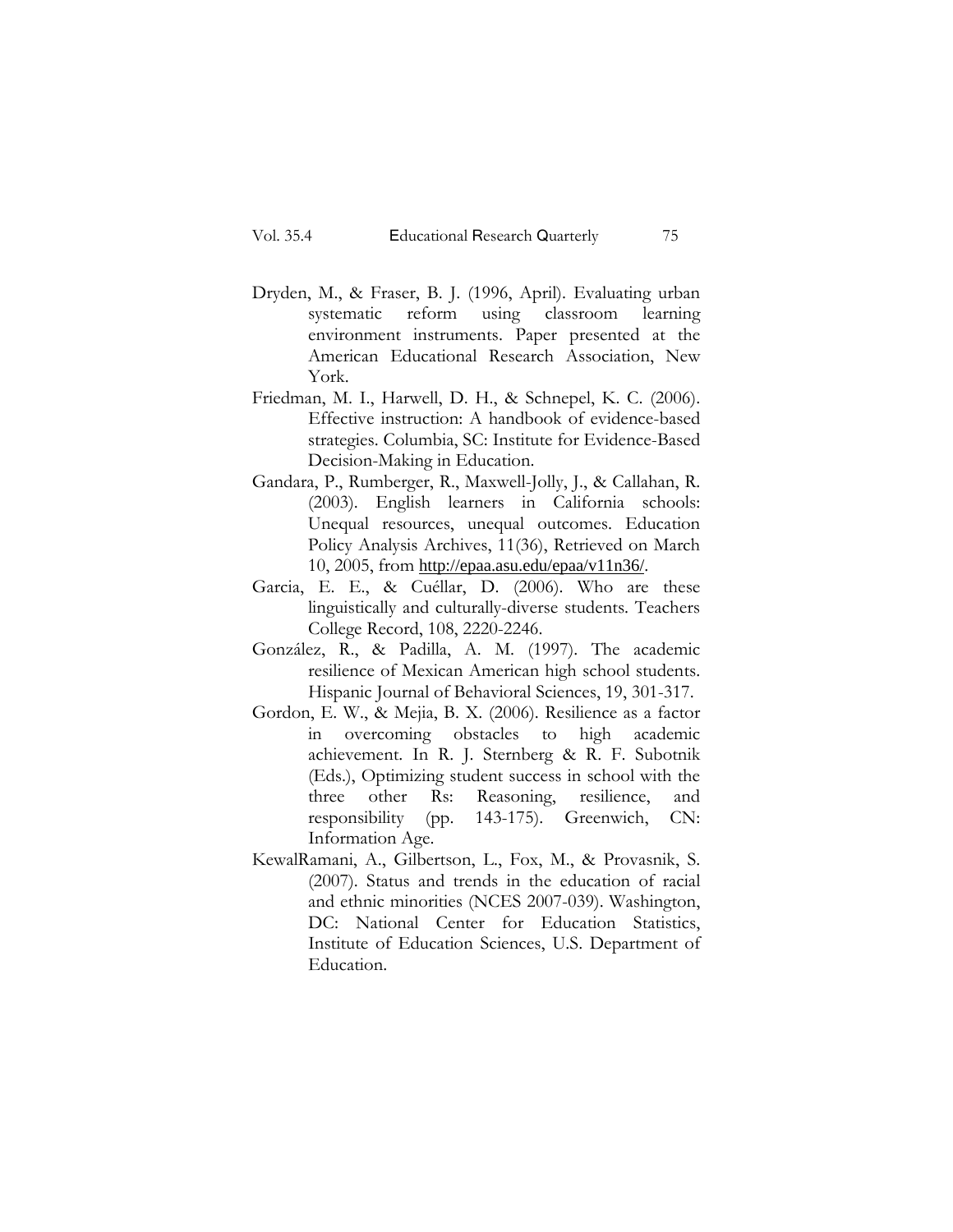- Lesaux, N. K. (2006). Building consensus: Future directions for research on English language learners at risk for learning difficulties. Teachers College Record, 108, 2406-2438.
- Marzano, R. J. (2007). The art and science of teaching: A comprehensive framework for effective instruction. Alexandria, VA: Association for Supervision and Curriculum Development.
- McCombs, B. L. (2007). Balancing accountability demands with research-validated, learner-centered teaching and learning practices. In C. E. Sleeter (Ed.), Facing accountability in education: Democracy and equity at risk (pp. 41-60). New York: Teachers College Press.
- Mitchell, A. (2007). The emergence of a knowledge base for teaching diverse learners in big-city schools. In A, M. Blankstein, R. W. Cole, & P. D. Houston (Eds.), Engaging every learner (pp. 59-81). Thousand Oaks, CA: Corwin.
- Nichols, S. L., & Berliner, D. C. (2007). Collateral damage: How high-stakes testing corrupts America's schools. Cambridge, MA: Harvard Education Press.
- Padrón, Y. N., Waxman, H. C., & Huang, S. L. (1999). Classroom and instructional learning environment differences between resilient and non-resilient elementary school students. Journal of Education for Students Placed at Risk of Failure, 4(1), 63-81.
- Read, L. (1999). Teachers' perceptions of effective instructional strategies for resilient and nonresilient students. Teaching and Change, 7(1), 33-52.
- Rivera, H. H., & Waxman, H. C. (2007). Studying the classroom learning environment of resilient and nonresilient Hispanic children. Journal of At-Risk Issues, 13(2), 11-19.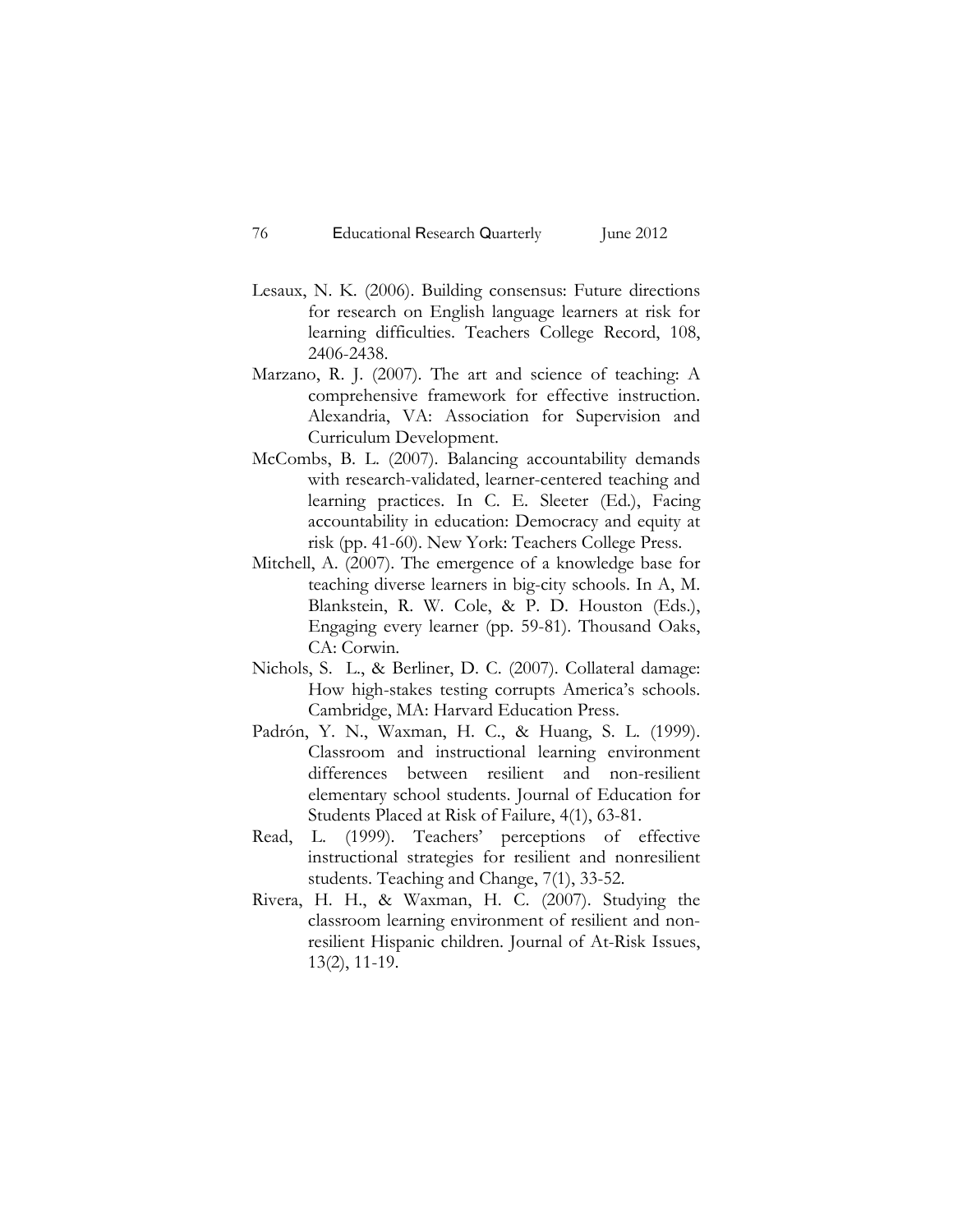- Skrla, L., McKenzie, K. B., & Scheurich, J. J. (2007). Supporting excellent teaching, equity, and accountability. In C. E. Sleeter (Ed.), Facing accountability in education: Democracy and equity at risk (pp. 30-40). New York: Teachers College Press.
- Waxman, H. C., & Chang, H. L. (2006)**.** Mixed method approaches for examining classroom learning environments for resilient and nonresilient students in urban elementary schools. In D. L. Fisher & M. S. Khine (Eds.), Contemporary approaches to research on learning environments: Worldviews (pp. 195-220). Hackensack, NJ: World Scientific Publishers.
- Waxman, H. C., Garcia, A., & Read, L. (2008). Classroom learning environment and student motivational differences between exemplary, recognized, and acceptable urban middle level schools. Middle Grades Research Journal, 3(2), 1-21.
- Waxman, H. C., & Huang, S. Y. L. (1996). Motivation and learning environment differences in inner-city middle school students. The Journal of Educational Research, 90, 93-102.
- Waxman, H. C., Huang, S. Y. L., & Padrón, Y. N. (1997). Motivation and learning environment differences between resilient and nonresilient Latino middle school students. Hispanic Journal of Behavioral Sciences, 19, 137-155.
- Waxman, H. C., Huang, S. L., & Wang, M. C. (1997). Investigating the multilevel classroom learning environment of resilient and nonresilient students from inner-city elementary schools. International Journal of Educational Research, 27, 343-353.
- Waxman, H. C., & Padrón, Y. N. (2004). The uses of the Classroom Observation Schedule to improve classroom instruction. In H. C. Waxman, R. G.